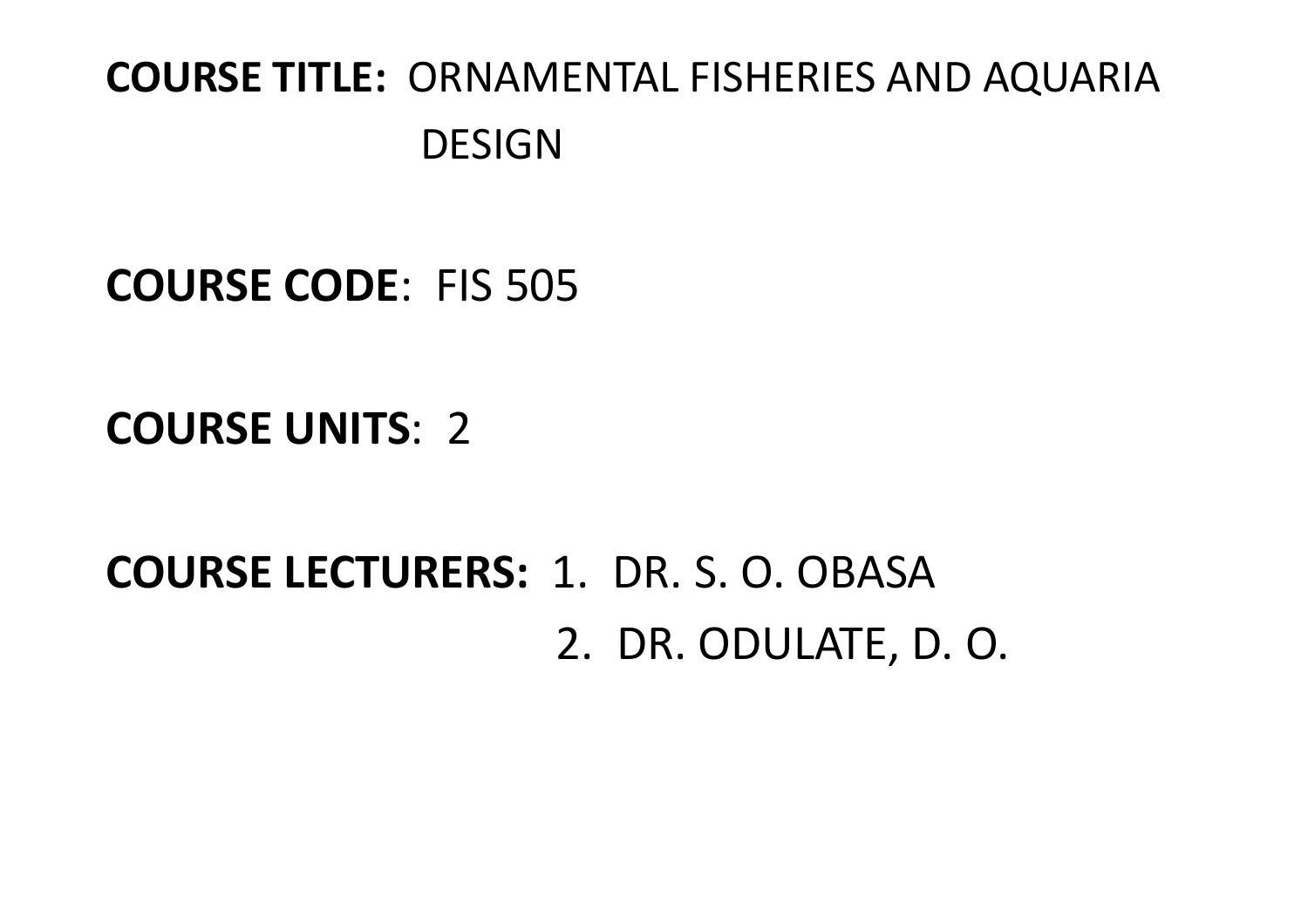## OBJECTIVES:

At the end of the course, students are expected to :

- \* be familiar with different types of aquaria.
- \* identify the accessories and know how they operate.
- \* Identify locally available materials for construction and their procurement.
- \* To be able to design, construct and maintain aquaria.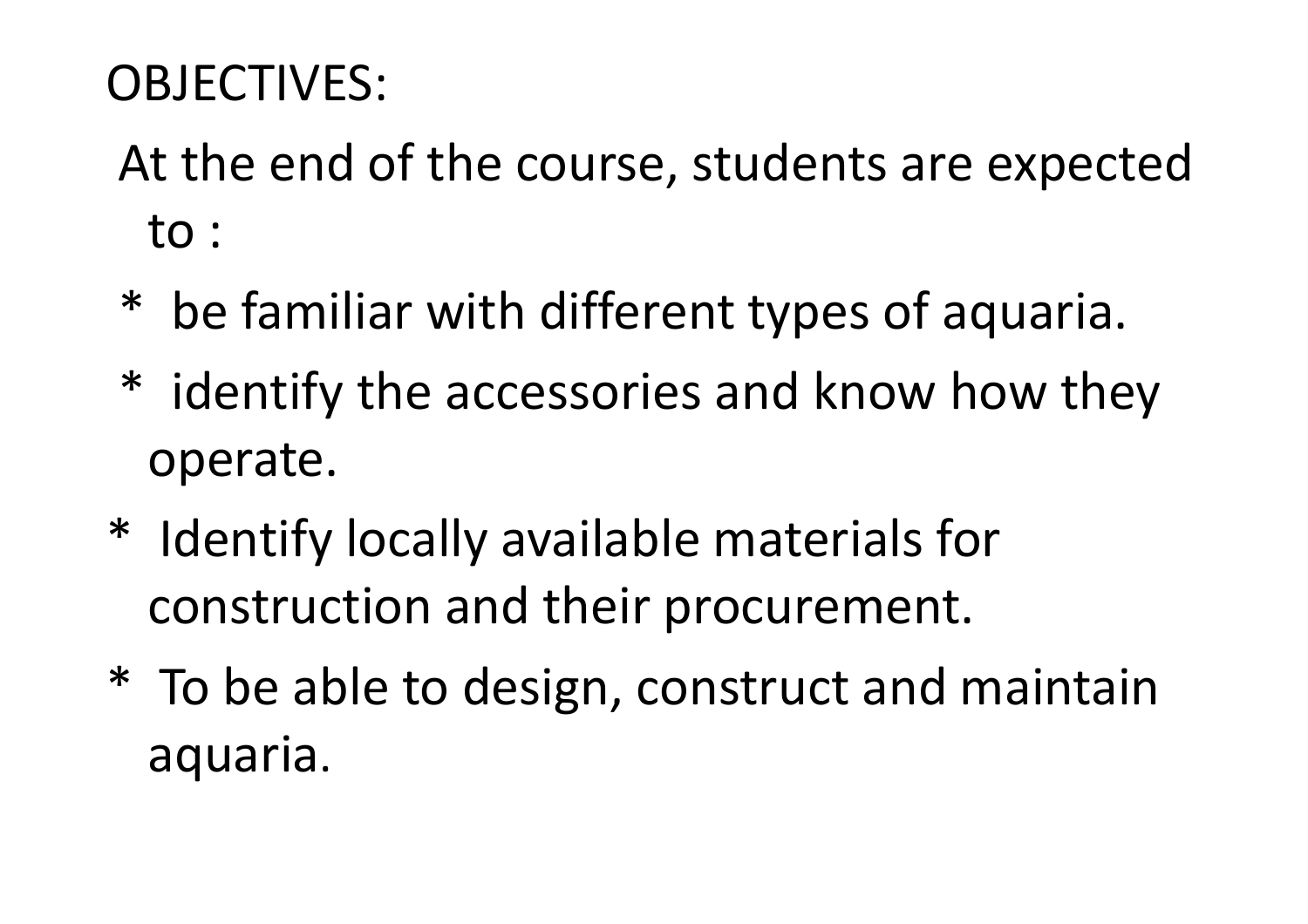- 1. Importance of aquaria.
- 2. Types of aquaria:
	- -Freshwater aquaria
	- -Brackishwater aquaria
	- -Salt water aquaria
- 3. Design of aquaria:
	- -Types of aquarium design
	- - Materials for aquarium construction(emphasis on locally available materials).
	- -Procurement of construction materials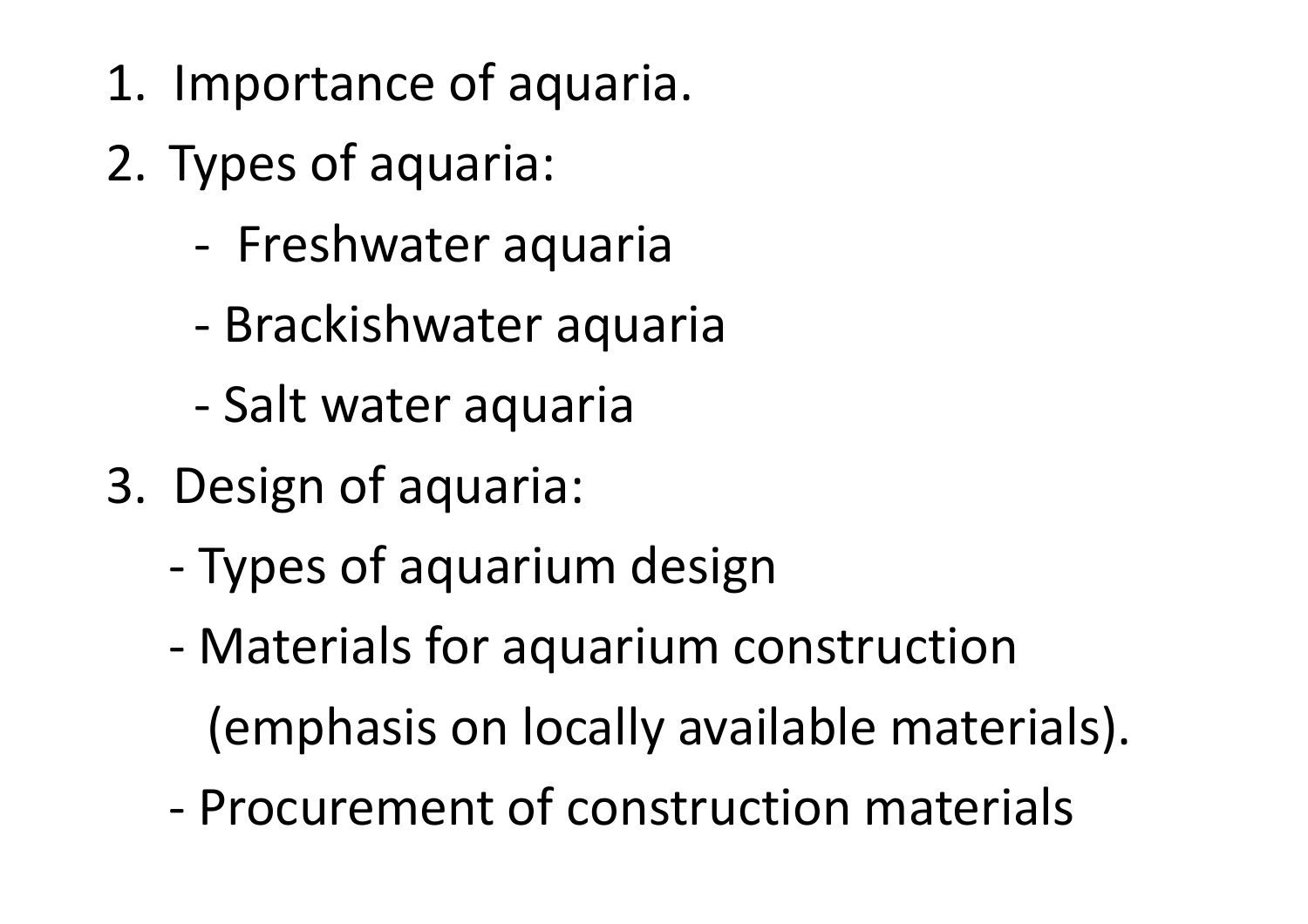- 4. Aquarium accessories:
	- -Function(s) of various accessories
	- - Ornamental plants and their types (emphasis on locally available ones)
	- - Ornamental fishes and their types (emphasis on locally available plants)
	- -Ornamental Fish Aquaculture (OFA)
	- -Procurement of the accessories.
- 5. Filtration systems
	- -Types of filtration systems in aquarium
	- -Types of filter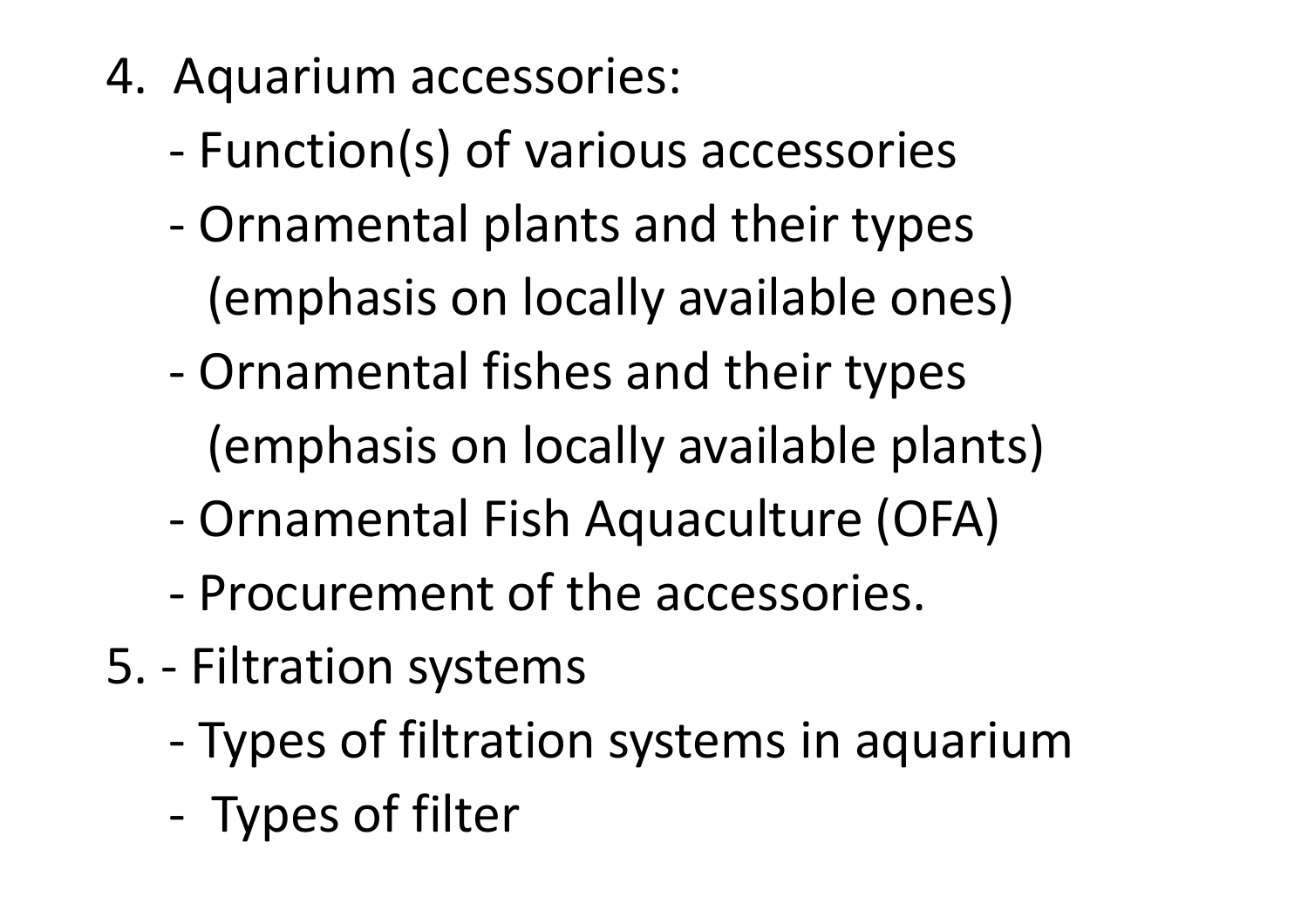- 6. Aeration systems in aquarium
- 7. Lighting system in aquarium
- 8. Water quality:
	- -Physical and chemical parameters of water
	- -Nitrogen cycle
	- -- Keeping the balance
- 9. Aquarium upholstery and stands: